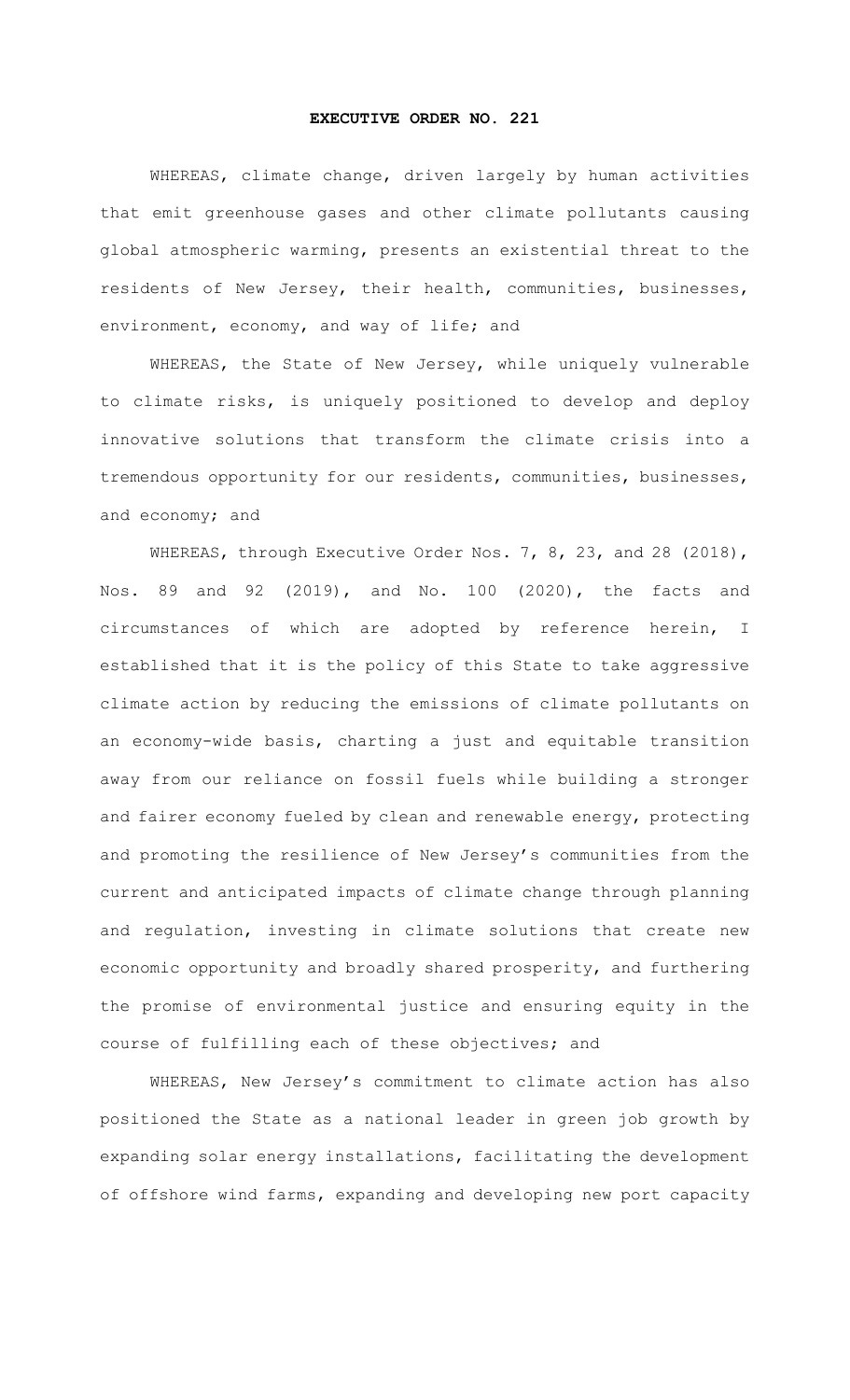and clean energy infrastructure, and hastening modern green manufacturing while bolstering apprenticeship programs; and

WHEREAS, green jobs, which include jobs focused on the production of goods or provision of services that directly benefit the environment or conserve natural resources, as well as those focused on facilitating environmentally-friendly production processes, such as process improvements that reduce consumption of energy and natural resources, are critical to further expanding the reach of New Jersey's innovation economy; and

WHEREAS, the number of people employed in New Jersey's green economy has been rapidly growing in recent years, with over 52,000 workers in 2019 employed in a variety of roles including construction, manufacturing, trade, and professional services; and

WHEREAS, notwithstanding overall green job growth, an October 2020 study by the BW Research Partnership found that the Coronavirus disease 2019 (COVID-19) Pandemic has caused a recent decline in green job growth nationwide, and specifically in New Jersey, necessitating the need for greater economic support for green jobs as part of the State's economic recovery; and

WHEREAS, New Jersey expects an increased demand for a well-trained green workforce as the State continues its just and equitable transition to a green economy, as well as an increased demand for services to assist workers potentially displaced as the green economy transition evolves; and

WHEREAS, the green workforce has historically lacked diversity, with disproportionate race and gender gaps across sectors of the green economy, including gaps in, but not limited to, clean energy production, energy efficiency, and water infrastructure and system operations; and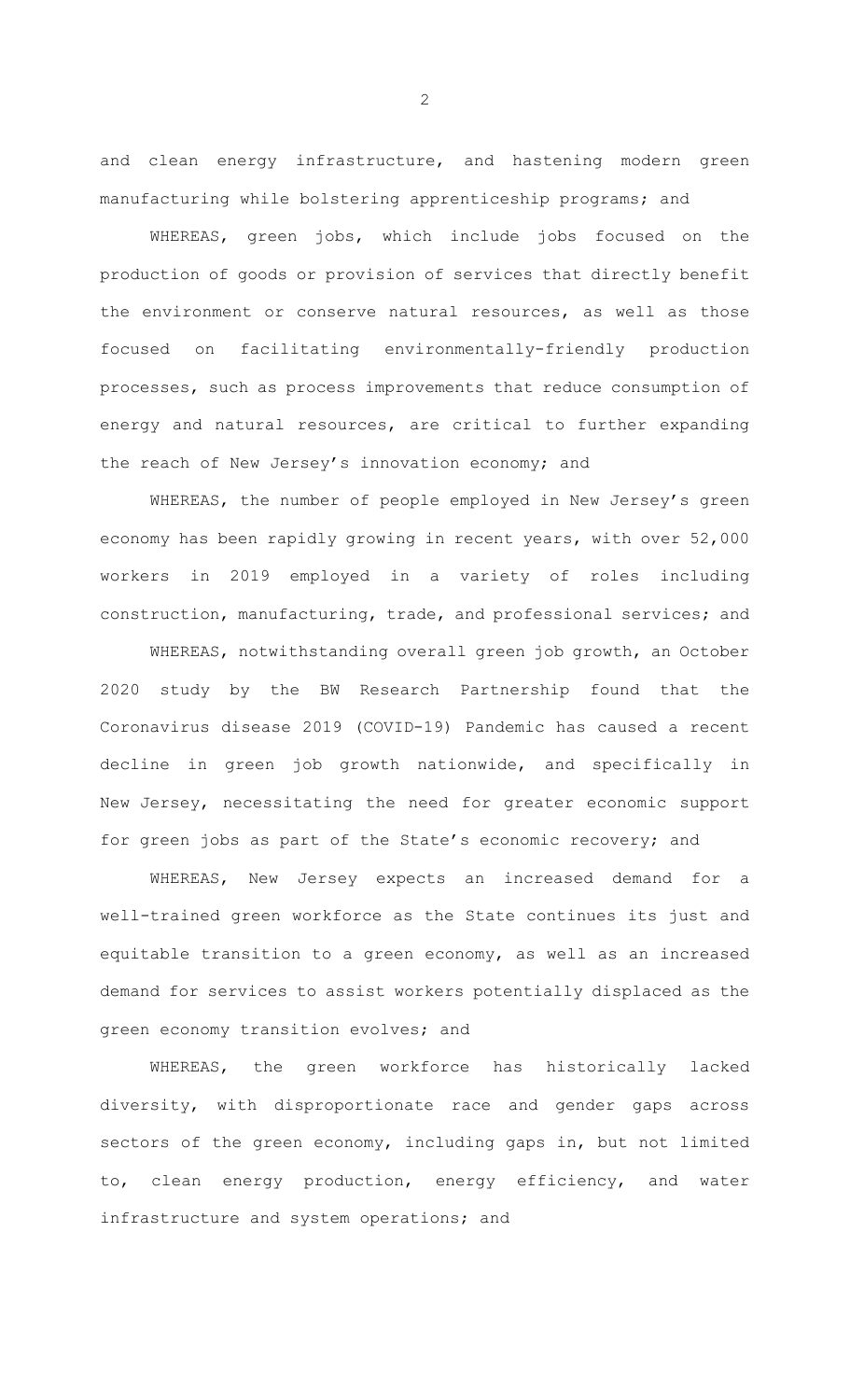WHEREAS, the adoption of diversity and inclusion policies and programs can increase representation of historically underrepresented groups, helping to overcome racial and gender gaps and ensuring that the rich diversity of New Jersey is represented in the green economy as it continues to grow; and

WHEREAS, the transition to a green economy provides New Jersey with a unique opportunity to establish a holistic and coordinated job creation strategy that drives sustainable economic growth and development, avoids and adjusts for potential worker displacement while providing for appropriate workforce support and resources should it occur, and prioritizes equity, diversity, inclusion, and environmental and economic justice; and

WHEREAS, the development and implementation of a long-term green economy strategy that accelerates the growth of green jobs, facilitates green workforce development, and equitably expands economic opportunity demands a concerted approach across government, industry, and labor that is coordinated with and complimentary to the State's climate action policies as established by Executive Order Nos. 7, 8, 23, and 28 (2018), Nos. 89 and 92 (2019), and No. 100 (2020), and the products thereof;

NOW, THEREFORE, I, PHILIP D. MURPHY, Governor of the State of New Jersey, by virtue of the authority vested in me by the Constitution and by the Statutes of this State, do hereby ORDER and DIRECT:

1. There is hereby established the Governor's Office of Climate Action and the Green Economy ("Climate Office"), which shall coordinate the policymaking processes of Executive Branch departments and agencies with respect to all climate change and green economy issues, coordinate climate policy and green economy advice to the Governor, ensure that climate and green economy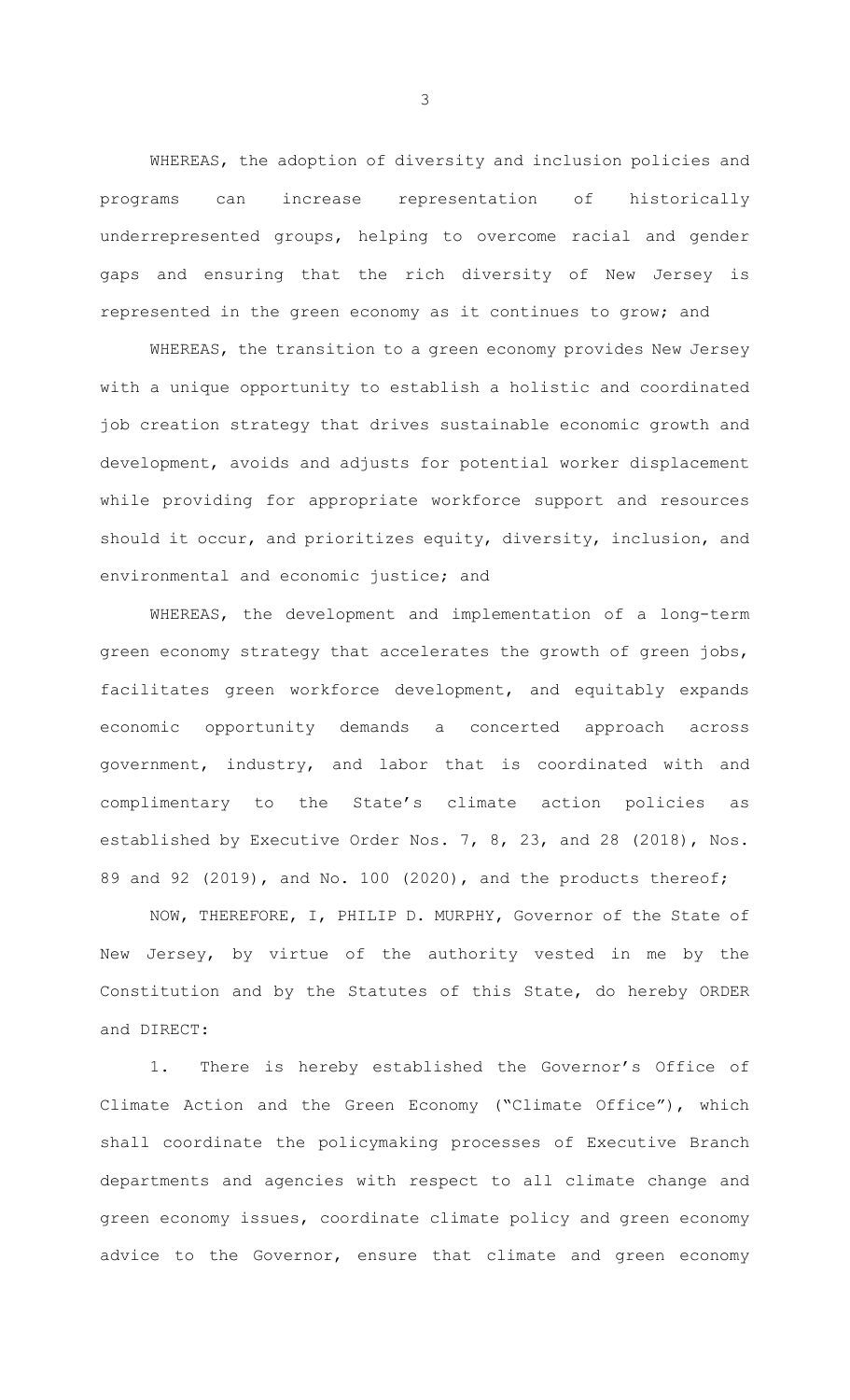policy decisions and programs are consistent with the Governor's stated goals and that those goals are being effectively pursued, and monitor implementation of the Governor's climate policy and green economic agenda.

2. The Climate Office shall be headed by an Executive Director appointed by the Governor. The Executive Director shall be an employee of the State, and shall have a staff and other assistance as may be necessary to carry out the provisions of this Order, subject to the availability of appropriations, and may conduct the work of the Climate Office via established interagency councils or groups or such other ad hoc committees as the Executive Director may establish.

3. The Executive Director is hereby authorized to call upon any Executive Branch department or agency to supply the Climate Office with information or other assistance as the Executive Director determines necessary to discharge the Director's duties under this Order. Each Executive Branch department and agency is hereby required, to the extent not inconsistent with law, to cooperate fully with the Executive Director within the limits of each department's or agency's statutory authority, and to furnish such assistance on as timely a basis as is necessary to accomplish the purpose of this Order.

4. The Executive Director shall, among other responsibilities, ensure the coordination and execution of climate action policies as established by Executive Order Nos. 7, 8, 23, and 28 (2018), Nos. 89 and 92 (2019), and No. 100 (2020), and the products thereof, including, but not limited to, the implementation of recommendations contained in reports issued pursuant to the Global Warming Response Act, N.J.S.A. 26:2C-41,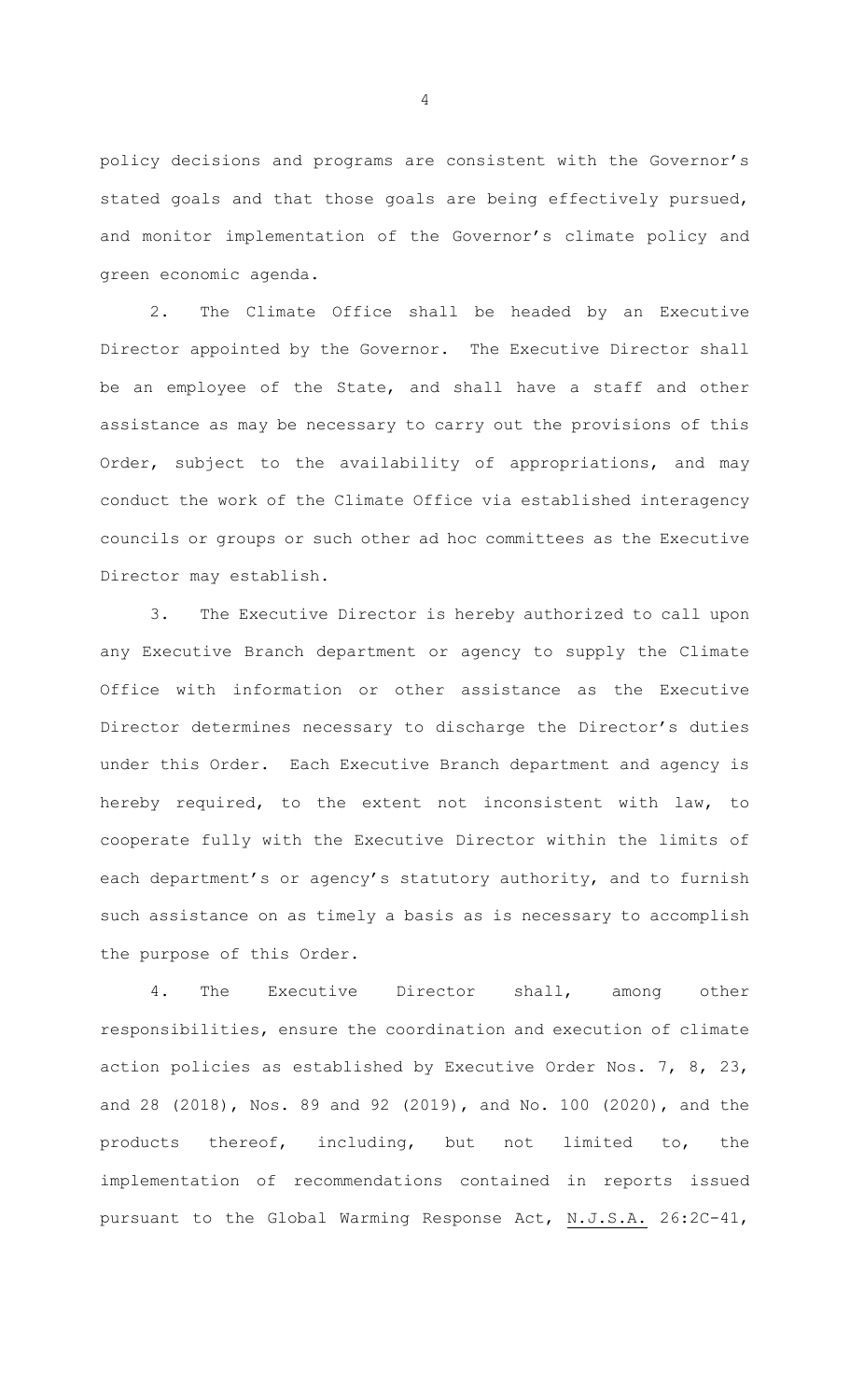and the State's most current Energy Master Plan and Statewide Climate Change Resilience Strategy.

5. There is hereby established within the Climate Office, and under the auspices of the Governor's Jobs and Economic Opportunity Council established pursuant to Executive Order No. 12 (2018), the New Jersey Council on the Green Economy ("Council").

6. The Council shall consist of the Executive Director of the Climate Office, the Chief Policy Advisor and the Deputy Chief of Staff for Economic Growth to the Governor, the Commissioners of the Departments of Education, Environmental Protection, Labor, and Treasury, the President of the Board of Public Utilities, the Chief Executive Officer of the Economic Development Authority, the Secretary of Higher Education, the Director of the Division of Consumer Affairs, and the Director of the Division of Rate Counsel, or their respective designees.

7. The Governor shall also appoint to serve on the Council two members from organized labor, one representative from the manufacturing industry, one environmental justice advocate, one environmental advocate, one green economy business representative, one representative from a Chamber of Commerce of a historically underrepresented group, one member from academia, two representatives from the utilities, and one small business and workforce training representative.

8. The Governor may, as determined to be appropriate, appoint additional members to the Council, who shall serve at the pleasure of the Governor.

9. The Executive Director of the Climate Office shall serve as the Executive Director of the Council and shall establish such rules of operation as the Council may require. The Executive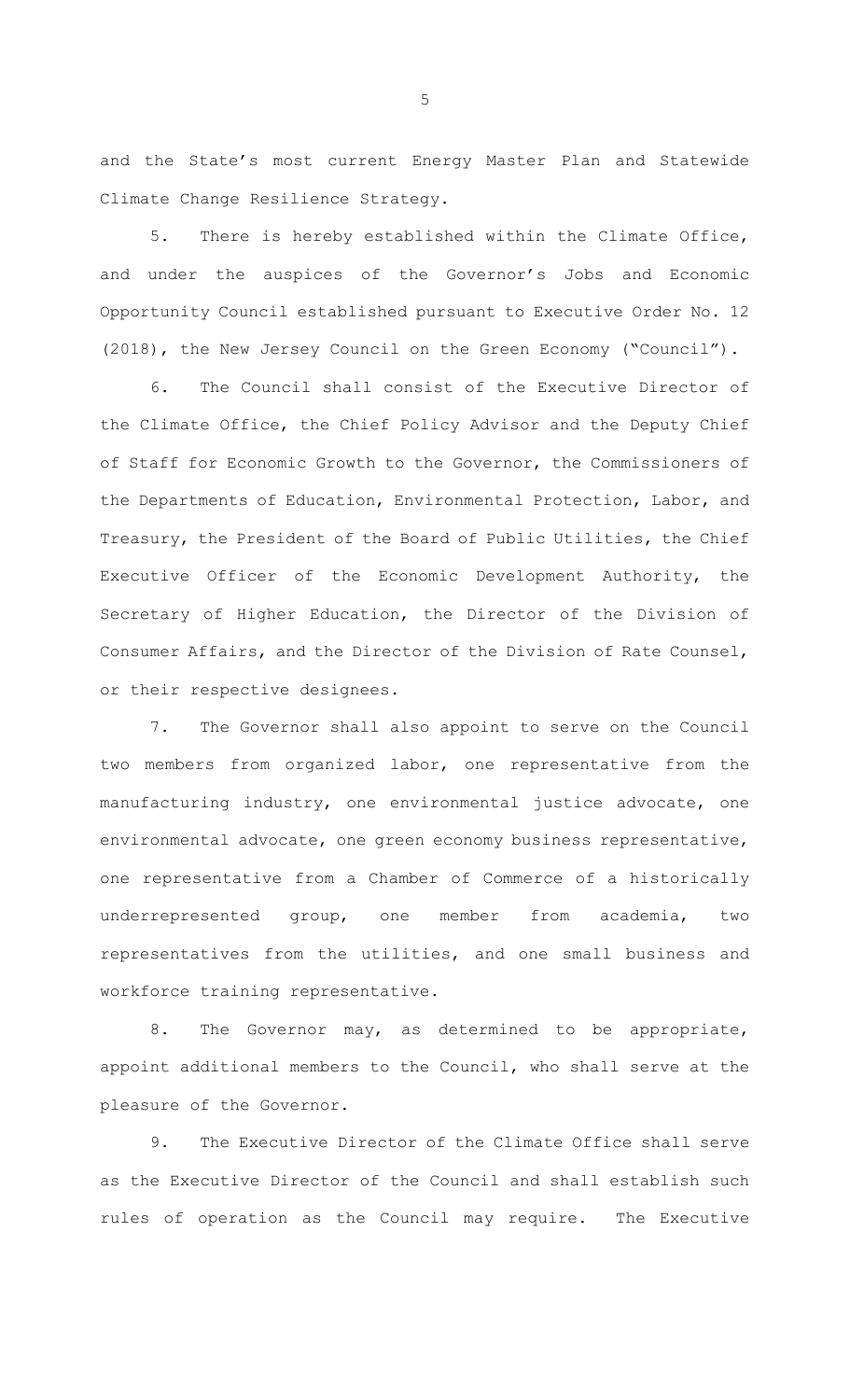Director of the Council shall also serve as a member of the Governor's Jobs and Economic Opportunity Council.

10. The Commissioner of the Department of Environmental Protection, the Commissioner of the Department of Labor and Workforce Development, and the President of the Board of Public Utilities shall jointly serve as Chairpersons of the Council. The Governor will also appoint an Honorary Chairperson, who shall serve at the pleasure of the Governor.

11. No member of the Council, including the Executive Director and the Chairpersons, shall be compensated in addition to the compensation received, if any, as an employee or officer of the State.

12. The Council shall meet as often as practicable and as requested by the Governor or Executive Director.

13. The objectives of the Council shall include, but shall not be limited to, the following:

> a. Develop a more expansive and inclusive definition of a "green job" that includes the full variety of green infrastructure jobs, including, but not limited to, those related to development of renewable energy generation, production, manufacturing, infrastructure, storage, and access for technologies such as wind and solar; transportation electrification infrastructure, services, and sales; research and development of green technologies, grid modernization and grid-edge technologies, and geothermal generation technologies; water infrastructure and systems operations; lead remediation and abatement; climate change resilience and adaptation; contaminated site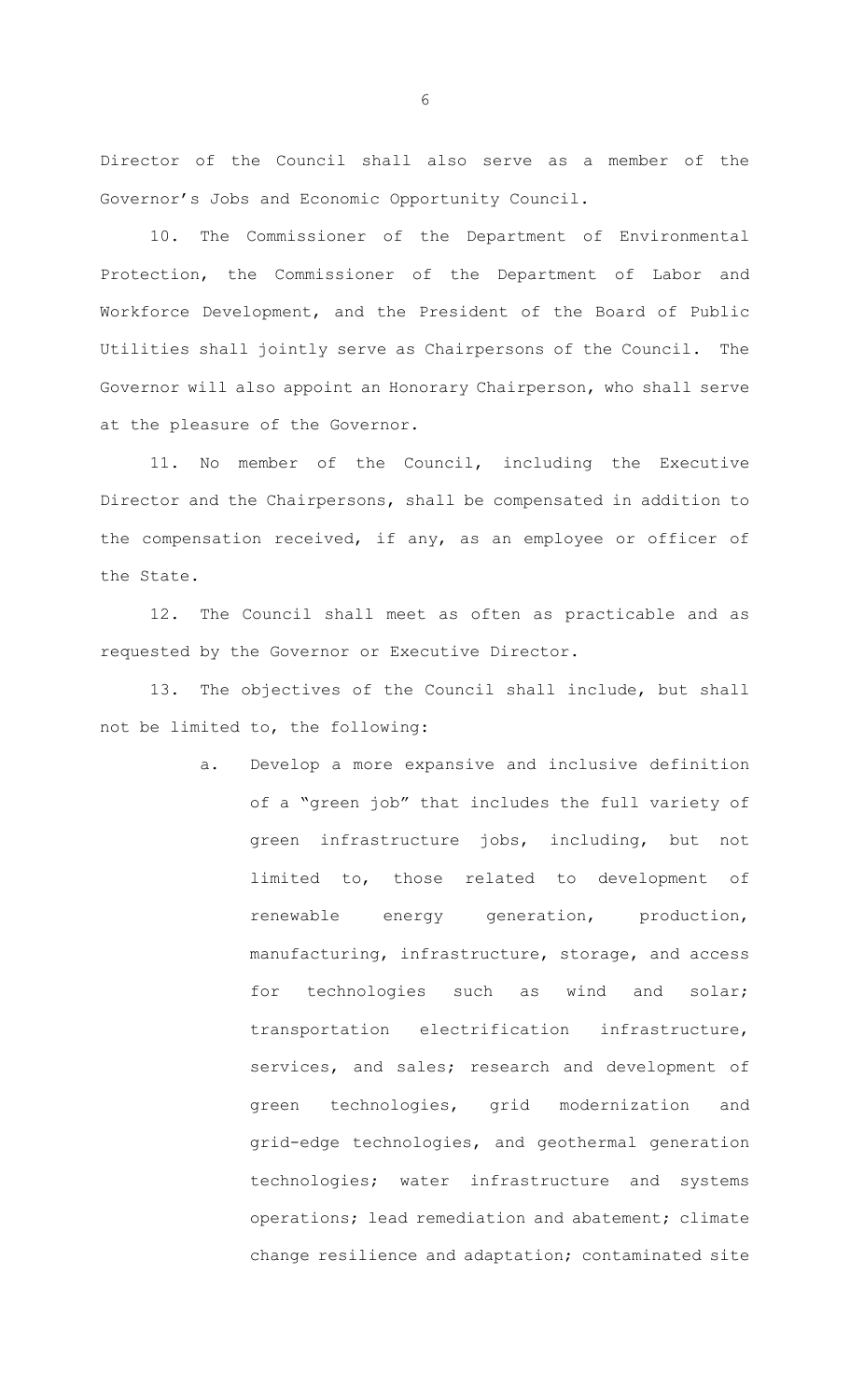remediation; food waste reduction and recycling; environmental education; and building electrification and energy efficiency related jobs, including but not limited to, weatherization, building energy management systems, mold removal and abatement, and heating, ventilation and air conditioning.

- b. Conduct an analysis of existing green job opportunities, as well as how green job opportunities and needs will adjust as various sectors of the green economy evolve over time, that:
	- i. Specifies the skills, industry-recognized credential, and training requirements needed for each job;
	- ii. Lists available current training programs, including work-based learning opportunities, as well as new programs needed, across providers, labor, and academia;
	- iii. Identifies funding needs and existing public and private funding sources for training and certification programs;
	- iv. Provides public and private sector salary and benefit data by geographic areas within New Jersey and the surrounding region;
	- v. Explores reskilling and training opportunities available to displaced workers, the incarcerated or formerly incarcerated, and youth involved in the juvenile justice system;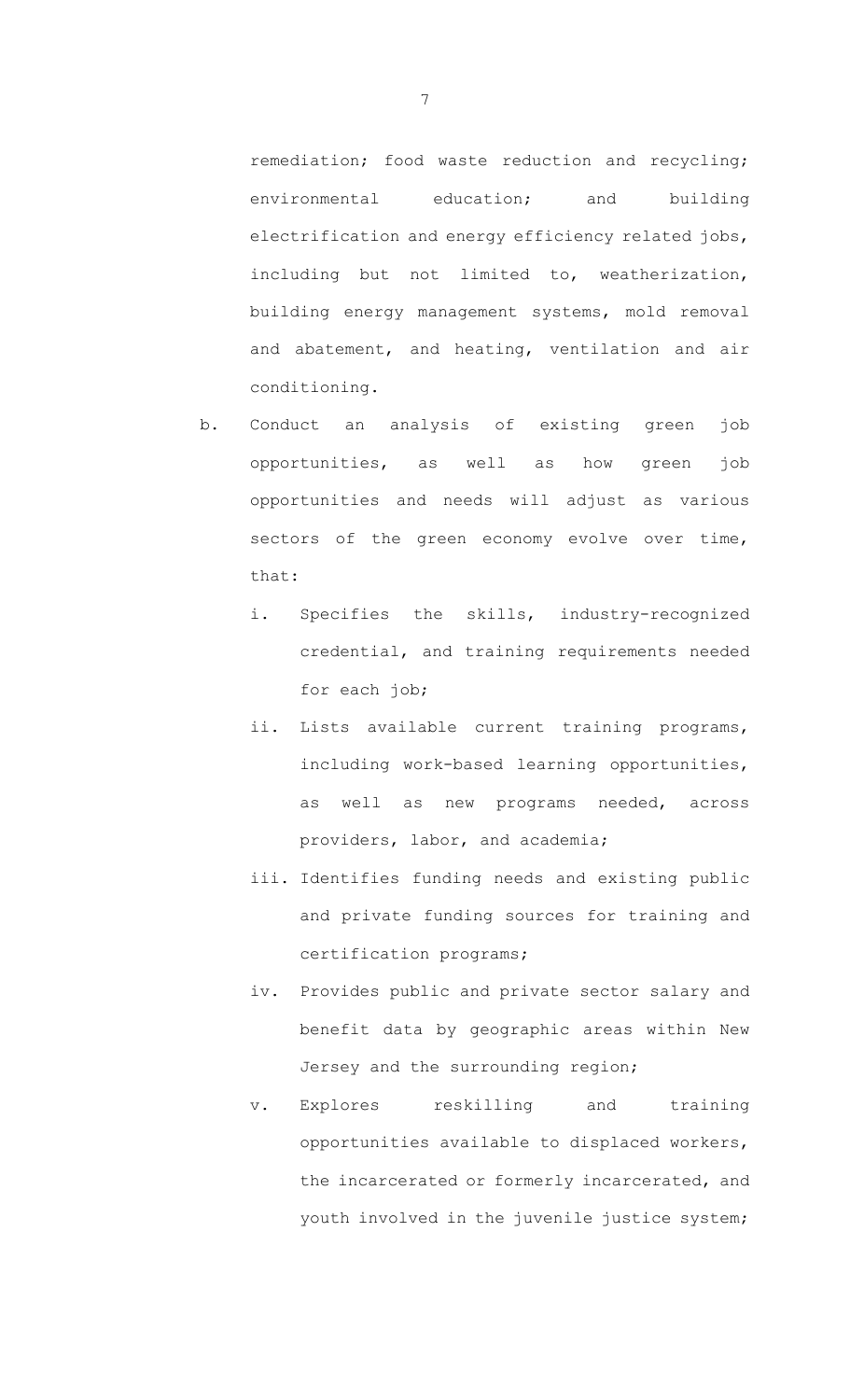- vi. Identifies gaps in the needs and resources of New Jersey's secondary and postsecondary career and technical education programs to develop the State's future green workforce, and measures needed to address those gaps; and
- vii. Considers how to expand educational and workforce opportunities to underrepresented groups.
- c. Evaluate economic and workforce impacts of a just transition to a green economy, including any increased demand for resources to address the needs of workers potentially displaced from historic lines of work as the green economy evolves, and identify which at risk jobs and sectors lend themselves to a transition to sectors with similar skill sets in the green economy.
- d. Assess how to balance providing opportunities to the existing workforce with the need to diversify the workforce and increase access and participation by historically underrepresented groups.
- e. Consult with any department, office, division, agency or other instrumentality of this State to ensure they consider green options where appropriate and necessary as they develop regulatory programs and initiatives.
- f. Through a coordinated effort across relevant governmental programs and private industry, consider various green job initiatives that include but are not limited to: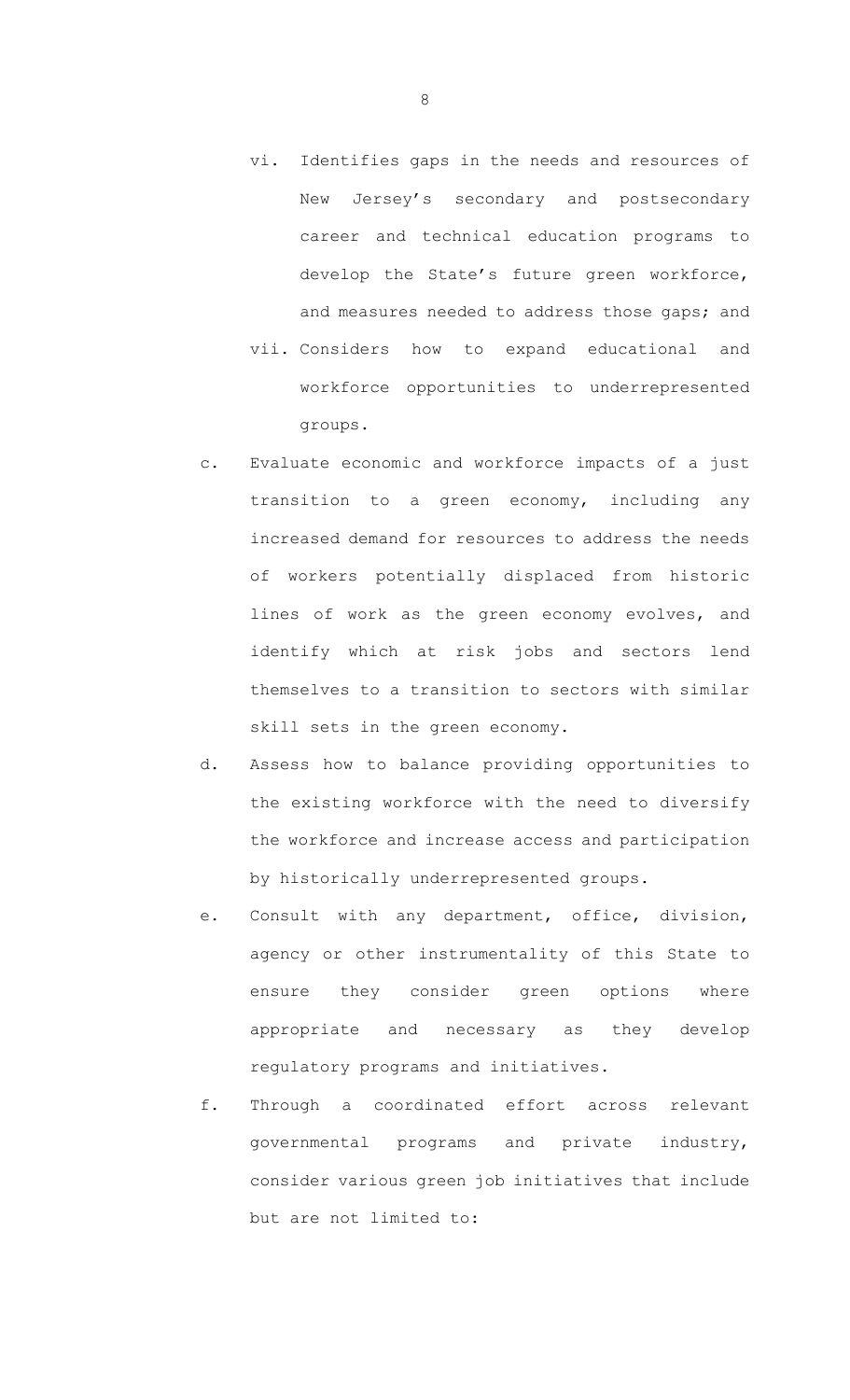- i. Incorporation of equitable workforce development strategies into all environmental, infrastructure, and clean energy initiatives, including a framework to support high quality employment and collective bargaining;
- ii. Strategic investments in workforce development, education, apprenticeship/internship, training and certification, and retraining programs;
- iii. Formation of career services, green job pathways, experiential learning opportunities, and outreach to underrepresented and underserved groups, including women, the incarcerated or formerly incarcerated, and workers displaced by emerging clean energy technology;
- iv. Dedicated supports for displaced workers including employment counseling, reskilling, transitional income, and relocation support; and
- v. Public information campaigns to inform and educate the public on the importance of green jobs and the opportunities available in a green economy.
- g. Examine measures implemented by other jurisdictions to transition to a clean energy economy and develop robust green jobs initiatives within the United States and Europe.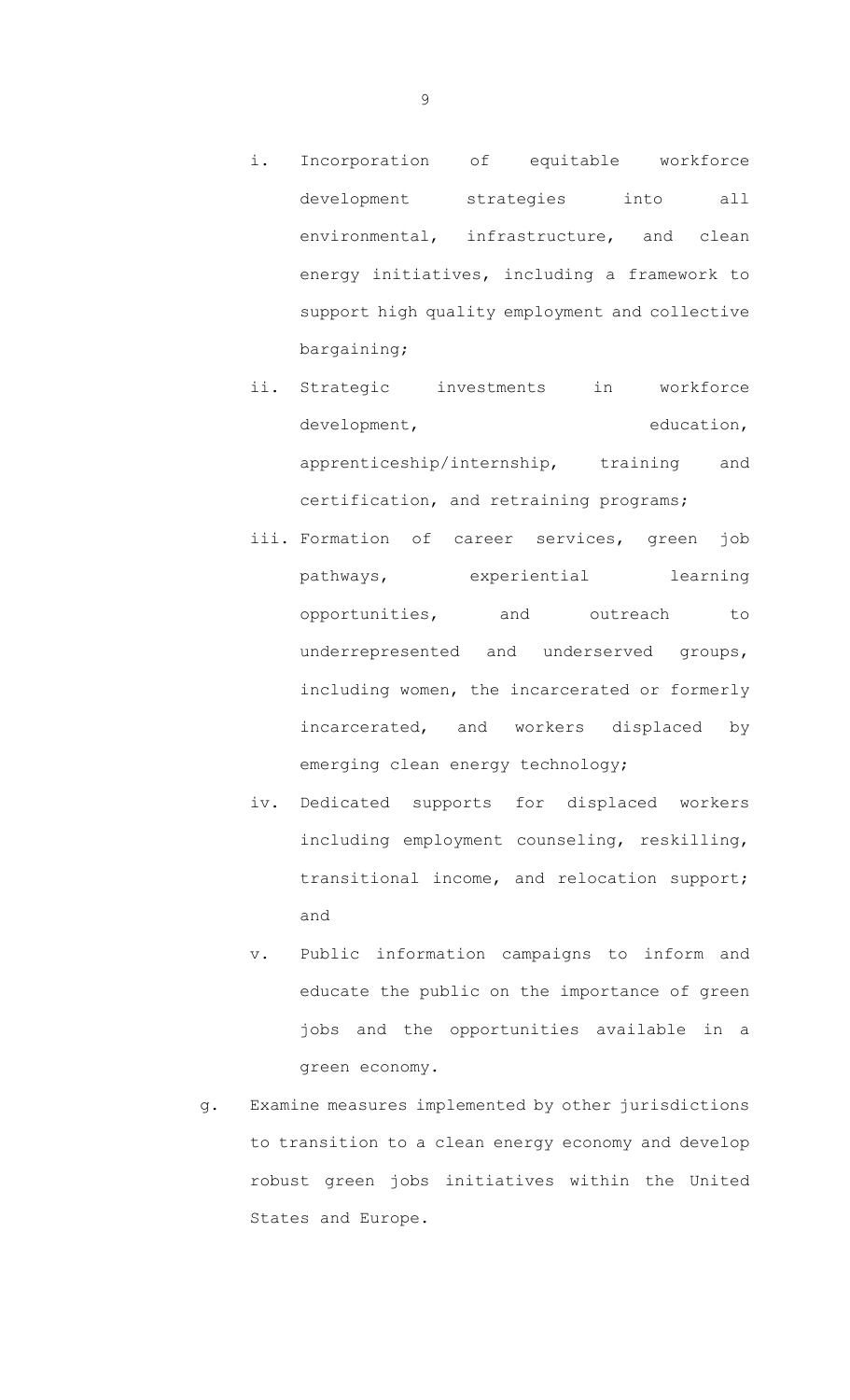14. The Council shall engage and seek input from stakeholders, by (a) seeking information to advise the Council on a variety of relevant issues; (b) holding open-ended listening sessions that identify labor, industry, and community needs; and (c) participating in roundtables with experts in various fields to solicit information, engage in robust discussion, and ask necessary questions on specific topics and initiatives identified by the Council.

15. The Council, which shall be purely advisory in nature, shall issue a final report to the Governor with its recommendations no later than one year after the effective date of this Order. The Council shall also present the final report to the Jobs and Economic Opportunity Council.

16. The Council shall be authorized to call upon any department, office, division, agency or other instrumentality of this State to supply it with information or other assistance as the Council determines to be necessary to discharge its duties under this Order. Each Executive Branch department, office, division, agency or other instrumentality of this State is hereby required, to the extent not inconsistent with law, to cooperate fully with the Council within the limits of its statutory authority and to furnish it with such assistance on as timely a basis as is necessary to accomplish the purpose of this Order.

17. For purposes of this Order, "Executive Branch departments and agencies" shall mean any of the principal departments in the Executive Branch of State government and any agency, authority, board, bureau, commission, division, institution, office, or other instrumentality within or created by any such department, and any independent State authority, commission, instrumentality, or agency over which the Governor